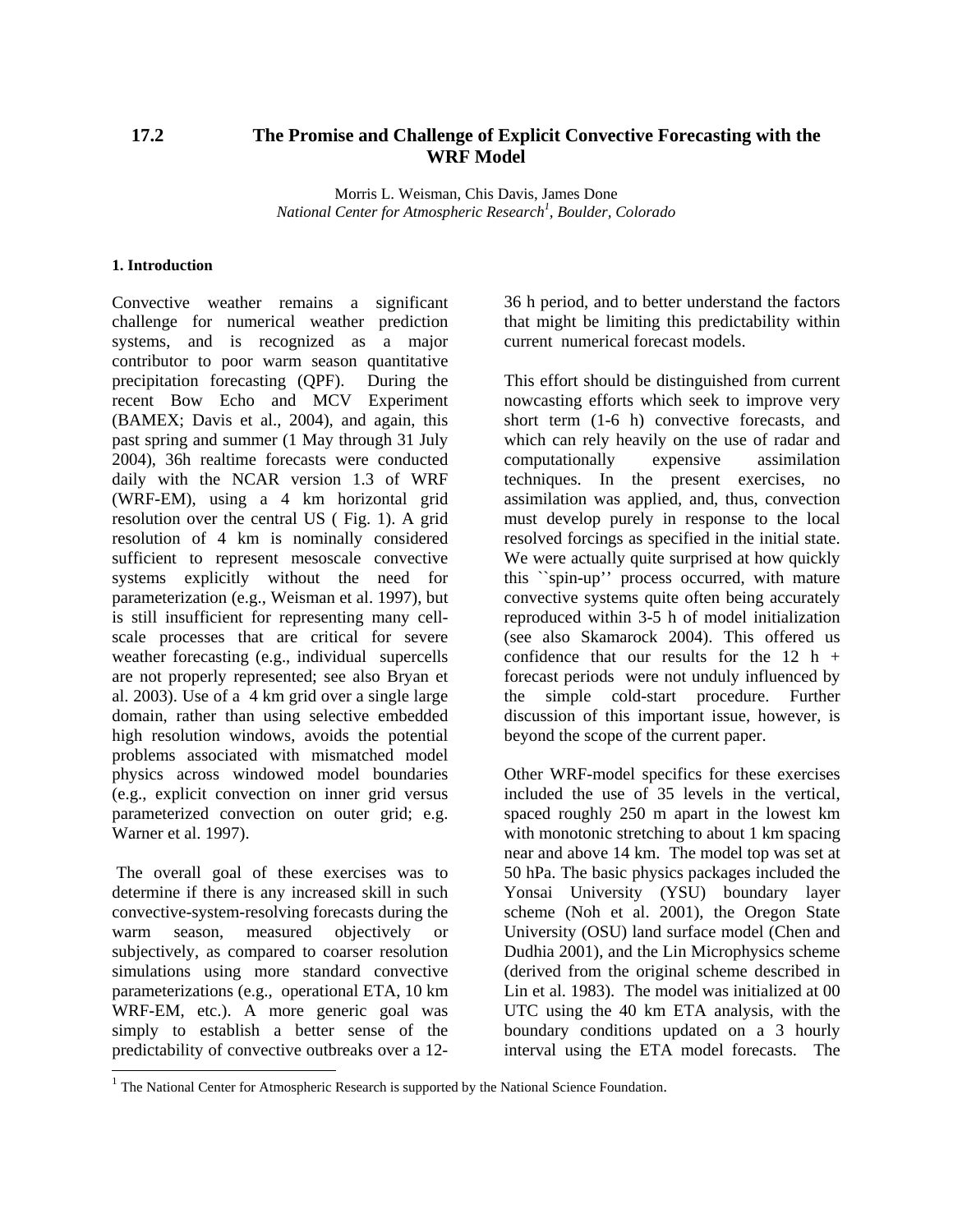lack of a convective trigger function for a 4 km grid resolution was initially a point of concern in designing these experiments. Our experiences, however, suggest that explicit convective triggering at such resolutions is sufficient in most cases, if not actually a bit overdone at times. These 4 km forecasts were also compared to equivalent 10 km WRF-EM forecasts as well as to the 12 km operational ETA model, which both employed convective parameterization. An updated version of the Kain-Fritsch convection scheme (Kain 2004) was included in the 10 km WRF runs. WRF output was generally available by 8:00 AM each morning.

## **2. Preliminary Results**

Overall, we found that the 4km simulations did a surprisingly good job at forecasting the timing, location, and mode of convective system organization in the 12 to 36 h time period. Examples of some of the better forecasts are presented in Figs. 2 and 3, which depict the ability of WRF-EM to predict an intense bow echo system over Iowa and Nebraska 30 h in advance, as well as a line of strong, isolated cells over Illinois 23 h in advance (a line of tornadic supercells was observed). WRF was also quite adept at generating and maintaining observed MCVs (not shown). More generally, the 4 km WRF-EM simulations readily distinguished between organized and disorganized convective outbreaks (e.g., squall lines versus airmass convection).

The overall character of the results can be conveniently summarized via the use of Hovmoller diagrams (e.g., Carbone et al. 2002), which were produced here by interpolating hourly precipitation totals from the model and Stage IV plus radar rain estimates to a lat-lon grid, and then averaging them over the latitude band from 30 deg N to 48 deg N. Only the 12 to 36 h forecast period was used for the model precipitation data. The period from 28 May to 13 July 2003 is shown here (Fig. 4). From this perspective, WRF-EM did a surprisingly good job at replicating the frequency, longevity and propagational characteristics of the many precipitation episodes during this time period, but did have some problems triggering convection over the western high terrain, as is

especially evident during the period from 9 June till 16 June. Also evident is a systematic overprediction of rainfall, a more specific example of which is presented in Fig. 5 for the 10 June 2003 bow echo depicted in Fig. 2. The cause of this overprediction is still under investigation, but is most likely related to deficiencies in the current microphysics scheme being employed, which has not yet been tuned for the present resolutions.

Diurnally averaged Hovmoller frequency diagrams for the entire BAMEX forecast period are presented in Fig. 6. These diagrams were created by counting the number of times for a given hour and given longitude that the average over latitude exceeded a specified threshold, here chosen to be .02 mm. This number of occurences is then plotted as a percentage of the total number of observations for a given hour and longitude. These diagrams clearly depict both a strong diurnal signal in precipitation frequency as well as a strong propagating component, for both the model and observations. This offers us further confidence that the WRF-EM model is properly representing the basic character of convection over the central US. However, as also noted above, WRF-EM does not completely capture the observed diurnal peak in convective frequency over the western mountains and High Plains.

The lack of a full diurnal signal over the western portion of the domain may partly have been due to having the western border of the WRF domain extending only to central Colorado during the BAMEX experiment in 2003, a decision that was based primarily on the availability of computational resources. During the 2004 exercise, the western border of the model domain was extended back to Nevada, and preliminary results suggest that the mountain convection is now more reasonably represented.

Fig. 7 presents a diurnally averaged Hovmoller diagram based on the 10 km WRF-EM simulations for the same time period used for Fig. 6. The 10 km forecasts actually did a better job of replicating the diurnal maximum over the mountains, due probably to the use of a larger domain, but the propagating component was significantly weaker. The weakness of the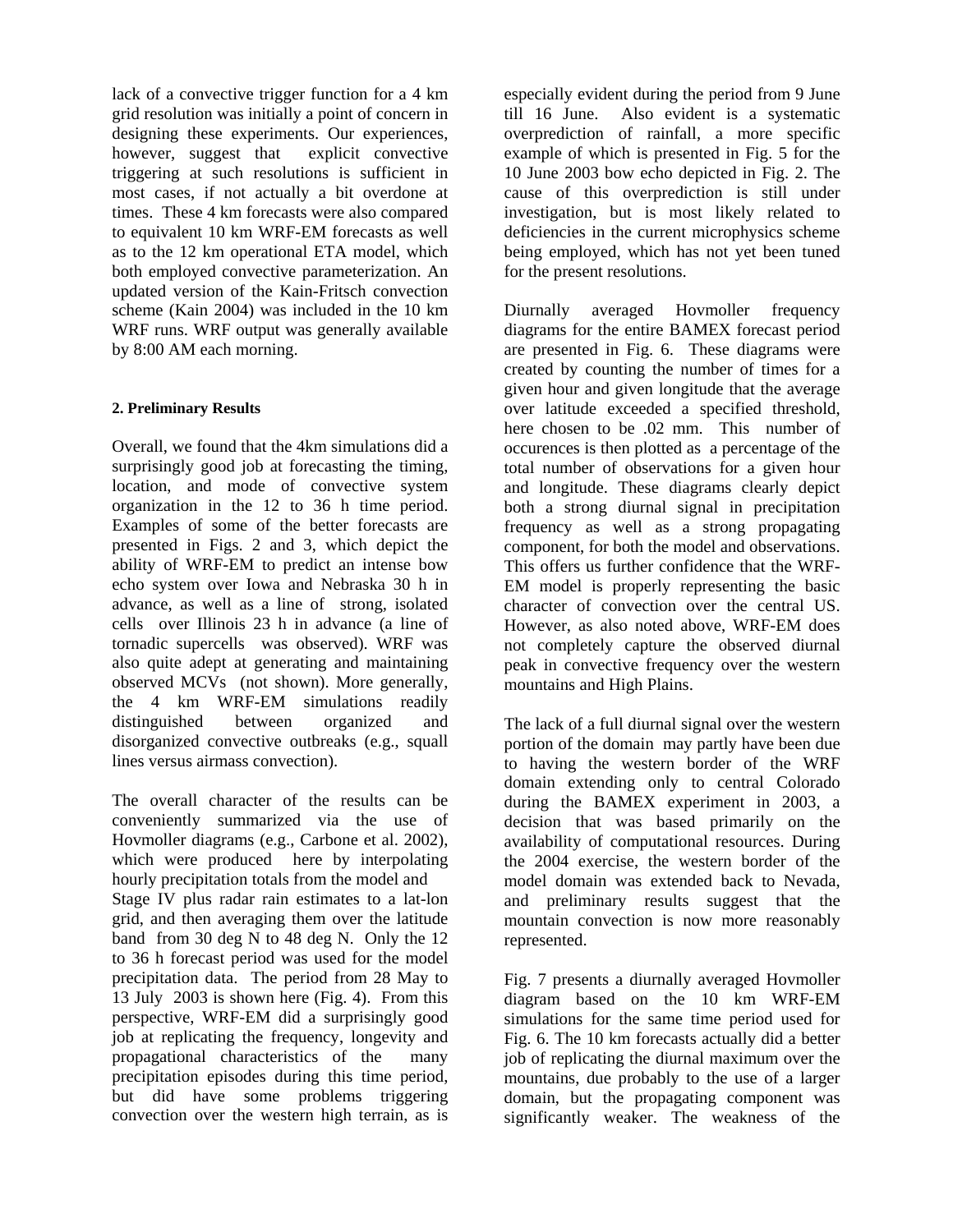propagational component in these 10 km simulations seems most directly related to the lack of convectively generated cold pools in many of these cases. For example, as shown in Fig. 6 for the June 10 2004 bow echo case, cold pools are readily reproduced in the higher resolution explicit simulations, but are often nearly absent in the coarser resolution cases with parameterization. As has been shown in many studies, such cold pools are critical for properly representing convective system regeneration and propagation. Further discussion of the inability of coarser resolution simulations using convective parameterization to produce observed propagating precipitation episodes can be found in Davis et al. (2003).

# **3. Objective/ subjective verification:**

In an attempt to further quantify the value of the 4 km WRF-EM forecasts, several objective approaches were tried, all of which suffered from the usual limitations associated with verifying small, intense, time- and locationspecific events. For example, Done et al. (2004) applied an object-based approach for the 2003 BAMEX simulations, which measured the degree of correspondence between individually observed and simulated convective systems, based on a range of specified minimal distance and timing errors for the system centrioids during the MCS lifetime. This approach tended to verify our more subjective impressions that the 4 km WRF-EM simulations reasonably forecast the majority of significant convective systems during this time period.

For the purposes of the present paper, we take an even simpler approach, and focus on the 24-30 h forecast period, which generally represents the next period of maximum convective activity within the diurnal cycle. Correspondence was then defined by subjectively rating the forecast over the entire model domain as either very good (all significant observed convective systems were forecast within roughly half a state and 3 h; see Figs 2,3 for examples), good (the majority of significant convective systems were reasonably forecast), or poor (significant features were missed). From this perspective, out of a total of 113 cases from [2](#page-2-0)003 and  $2004^2$ 

 $\overline{a}$ 

, about 33% of all of the forecasts were considered ``very good'', 50% were considered ``good'', and 17% were considered poor (subjective errorbars on these estimates were about 5%). Differences between 2003 and 2004 were not considered significant. All in all, these results matched the more objective approach of Done et al. (2004) quite well.

Since most of the significant convective outbreaks were associated with reasonably predictable larger-scale forcing features, a valid question to ask is whether similar guidance could have been acquired from careful inspection of the coarser resolution simulations. Indeed, we found that the operational 12 km ETA model did nearly as good a job as the finer resolution WRF-EM simulations at indicating the potential for significant convective outbreaks out to 36 h. For instance, using a similar rating system as for the 4 km WRF-EM simulations, except now using the 6 h total precipitation between 24 and 30 h from the ETA model as a surrogate for radar reflectivity (with all the appropriate caveats), 29% of the ETA forecasts were considered "very good", 56% were considered good, and 15% were considered poor. However, more detailed information, such as convective mode, had to be inferred from the ouput (through experience and a good forecast of the pre-convective environment). The real value added of the higher resolution simulations, thus, was the additional information on convective mode and propagation characteristics.

## **4. Summary:**

1

The analyses of the 2003-2004 WRF-EM forecast exercises to date offer hope that significant improvements in convective forecast guidance out to 36 h can be achieved by increasing horizontal grid resolutions into the

<span id="page-2-0"></span><sup>2</sup> Only a subset of the 2004 forecasts are used

here, due to an inadvertent error in implementing the horizontal diffusion in WRF-EM version 2.0, which was run from 1 May till 11 June. Only results from WRF-EM version 1.3, which was run from 12 June till 31 July, are used here, and we are in the process of rerunning the earlier forecasts with version 1.3 to maintain consistency.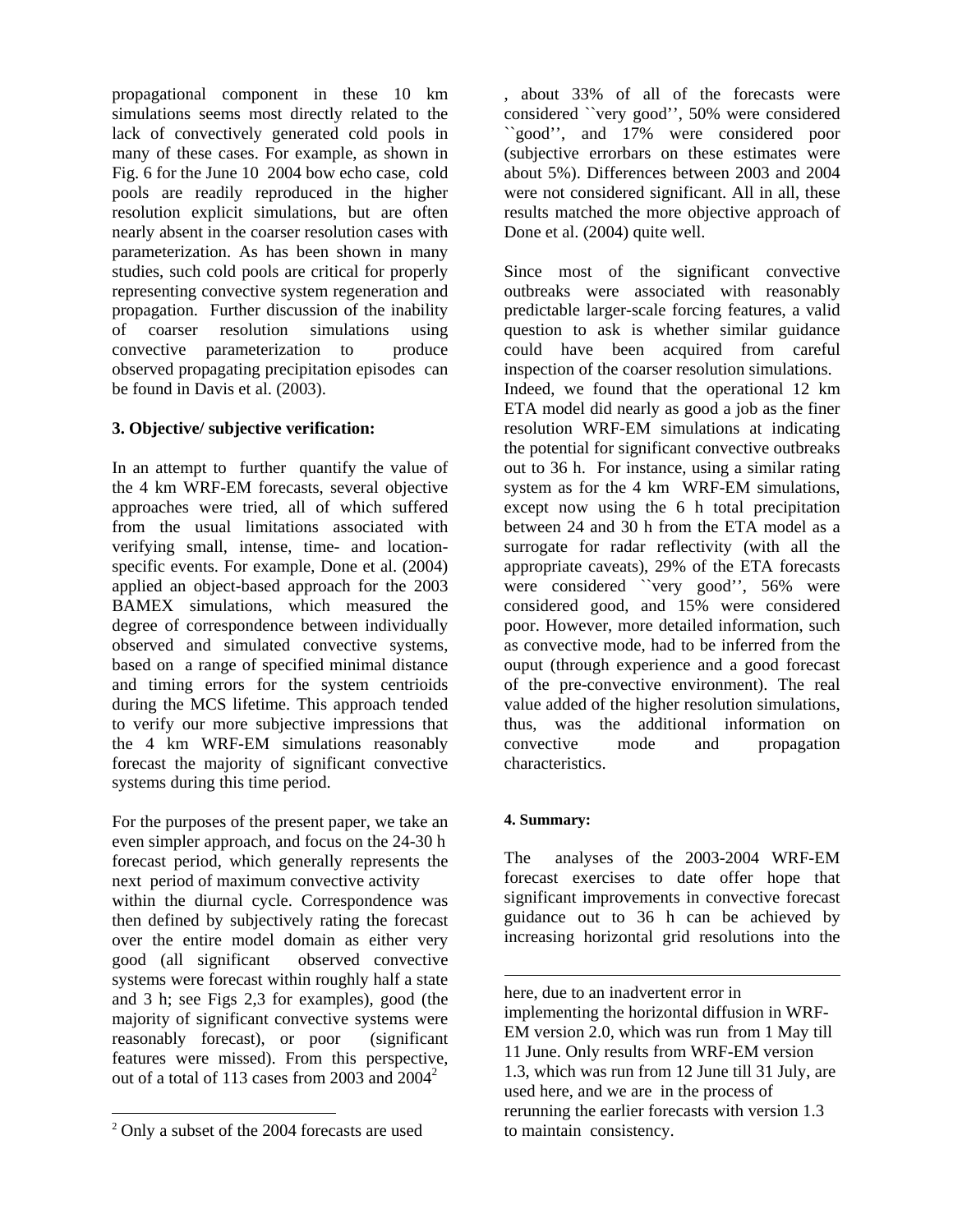convectively-explicit regime, thereby avoiding uncertainties inherent with convective parameterization schemes, as currently are used in coarser-resolution operational models. Herein, we used a 4 km grid resolution, which is nominally enough to explicitly resolve convective systems, and found at least as good a guidance as regards timing and location of significant convective outbreaks as the 12 km ETA model out to 36 h, and, additionally, achieved much improvement in representing convective system mode and propagation characteristics on a day-to-day basis. These improvements in convective forecast guidance were found to be extremely useful for BAMEX operations planning each day, and have also highly praised by NWS forecasters.

Many challenges remain, however, as there is still a systematic bias towards producing too much convective precipitation in these high resolution simulations. Yet, stratiform precipitation regions appear too small. This suggests that further refinements are needed to the microphysical representation for such resolutions. Another systematic bias noted from these simulations was that a significant number of the larger convective systems failed to decay as observed. This, again may be related to deficiencies in the current microphysical formulations, or, could also be related to current boundary layer formulations.

The relative success of forecasting a seemingly unpredictable phenomena such as convection out to 36 h seems most directly related to its strong connection to identifiable and more easily predictable synoptic or subsynoptic features, which serve as the primary triggering agents. The assumption implied by this is that, in most cases, the feedback of the convection on the larger-scales is not significantly impacting the predictability of the primary convective forcing features over a 1 to 2 day period. The diurnal cycle also helps in this regard, by providing a reasonably predictable cycle of convective enhancement and decay juxtaposed on the other forcing influences.

Future studies must also consider the potential value of increasing resolutions further, to, for example, begin to explicitly represent supercell processes. Past research has suggested that 2 km

resolutions may be sufficient in this regard, but the cost of such a simulation over the large domains used here are still prohibitive for realtime use. Preliminary results suggest that the use of 2 km grids does indeed improve the structural features of convective systems, and does begin to depict supercellular behaviors, but does not significantly improve the forecast of system timing and location. These latter attributes of the forecast may be more sensitive to improving the model initial state, via assimilation techniques, or by adjusting forecasts on the run via nudging techniques, etc. Looking further down the road, differentiating between tornadic and non-tornadic storms may require horizontal grid resolutions much finer than 1 km.

Through these forecast exercises, we have just begun to systematically look at the abilities and weaknesses of the present WRF-EM configuration for explicitly forecasting convection, and further refinements to such a young model will inevitably be necessary before it realizes its full capability. More generally, we have tried to offer support for moving operational models to explicit convective resolutions by offering some preliminary measures of the forecast value-added of such an advancement.

## **5. Further Information:**

 The 4 km and 10 km WRF-EM forecasts for the 2003 BAMEX experiment and 2004, along with radar images and ETA forecasts, can be found at

## <http://www.joss.ucar.edu/bamex/catalog/>

and

## [http://www.joss.ucar.edu/wrf-2004/catalog/,](http://www.joss.ucar.edu/wrf-2004/catalog/)

respectively. Results from an NWS forecaster's questionnaire for 2004 can also be viewed at the above JOSS site. Comparisons between the WRF-EM simulations, a CAPS WRF-EM simulation using an advanced data assimilation system (ADAS), and the NCEP WRF-NMM core are also available for 2004 from roughly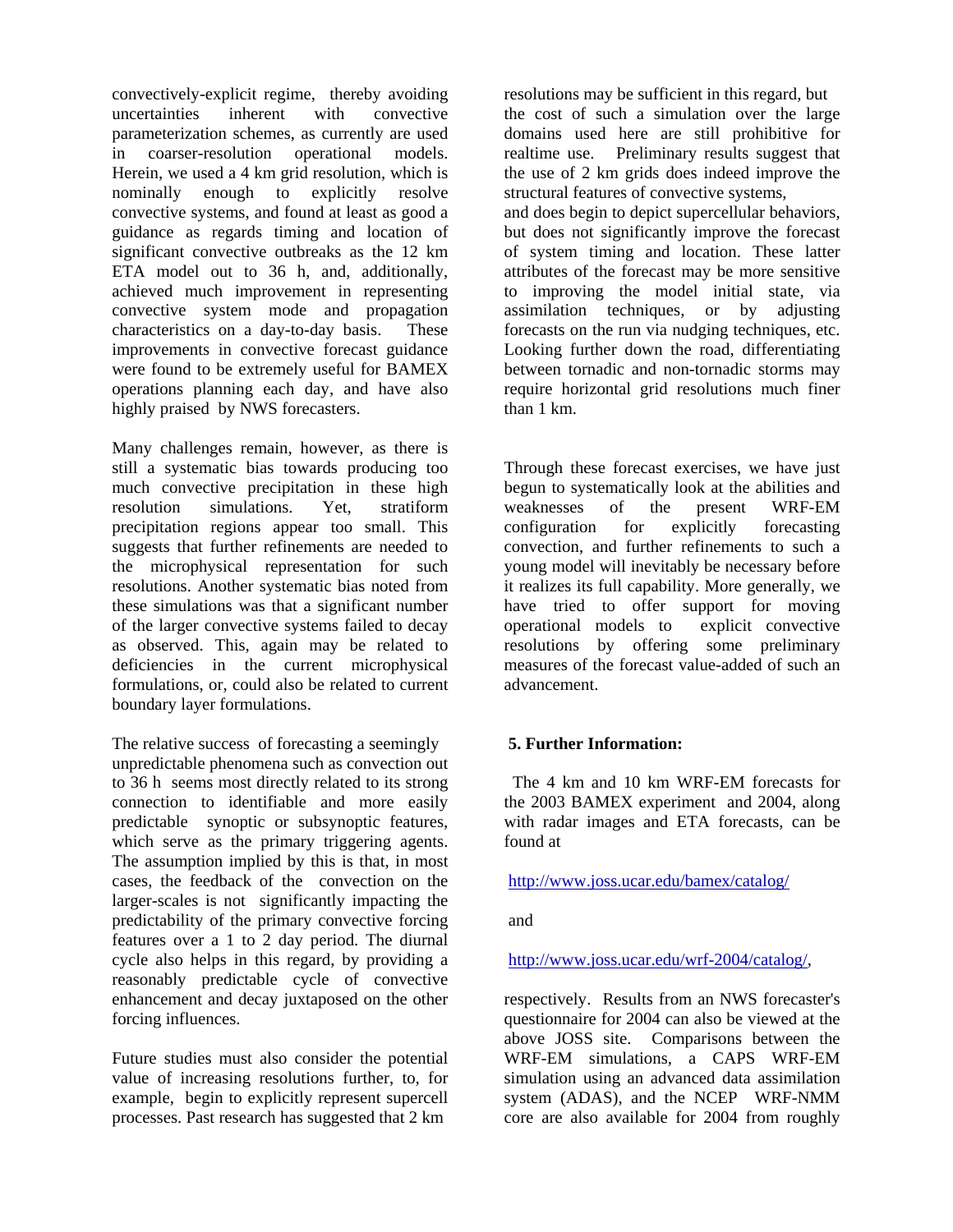May 1 through June 4, and can be viewed at

#### <http://www.nssl.noaa.gov/etakf/compare/wrf/>

(see Weiss et al. 2004 for a discussion of these comparisons).

#### **References:**

Bryan, G.H., J.C. Wyngaard, and J.M. Fritsch, 2003: Resolution requirements for the simulation of deep moist convection. Mon. Wea. Rev., 131, 2394-2416.

Chen, F. and J. Dudhia, 2001: Coupling an advanced land surface-hydrology model with the Penn-State-NCAR MM5 modeling system. Part I: Model implementation and sensitivity. Mon. Wea. Rev., 129, 569-585.

Carbone, R.E., J.D. Tuttle, D.A. Ahijevych, and S.B. Trier, 2002: Inferences of predictability associated with warm season precipitation episodes. J. Atmos. Sci., 59, 2033-2056.

Davis, C., et al., 2004: The bow echo and MCV experiment (BAMEX): Observations and opportunities. Bul. Amer. Meteor. Soc., 85, 1075-1093.

Davis, C.A., K.W. Manning, R.E. Carbone, S. B. Trier, and J.D. Tuttle, 2003: Coherence of warm-season continental rainfall in numerical prediction models. Mon. Wea. Rev., 131, 2667- 2679.

Done, J, C Davis, M Weisman, 2004: The next generation of NWP: Explicit Forecasts of Convection Using the Weather Research and

Forecasting (WRF) Model, Atmospheric Science Letters (to appear).

Kain, J.S., 2004: The Kain-Fritsch Convective Parameterization: An Update. J. Appl. Meteor., 43, 170-181.

Lin, Y.-L, R.D. Farley, and H.D. Orville, 1983: Bulk parameterization of the snow field in a cloud model. J. Clim. Appl. Met., 22, 1065- 1092.

Noh, Y. W.G. Cheon, and S. Raasch, 2001: The improvenemt of the K-profile model for the PBL using LES. Preprints of the International Workshop of Next generation NWP Model, Seoul, South Korea, 65-66.

Skamarock, W.C., 2004: Evaluating mesoscale NWP models using kinetic energy spectra. Mon. Wea. Rev., (in press).

Warner, T.T., R.A. Peterson, and R.E. Treadon, 1997: A tutorial on lateral boundary conditions as a basic and potentially serious limitation to regional numerical weather prediction. Bul. Amer. Meteor. Soc., 78, 2599-2617.

Weisman, M.L., W.C Skamarock, and J.B. Klemp, 1997: The resolution dependence of explicitly modeled convective systems. Mon. Wea. Rev., 125, 527-548.

Weiss, S.J., J.S. Kain, J.J. Levit,M.E. Baldwin, and D.R. Bright, 2004: Examination of several different versions of the Weather Research and Forecasting (WRF) model for the prediction of severe convective weather: The SPC/NSSL Spring Program 2004.  $22<sup>nd</sup>$  Conf. On Severe Local Storms.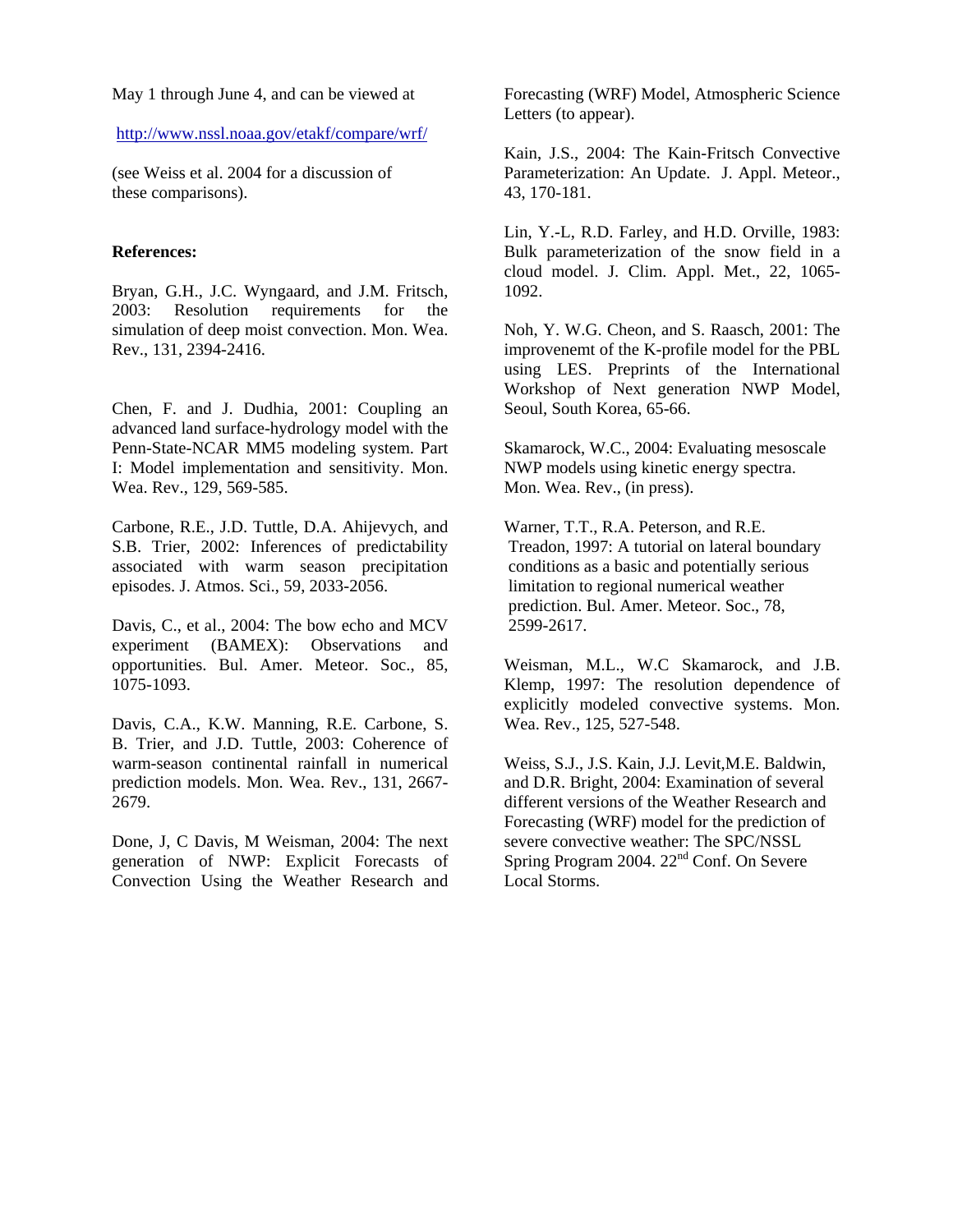

**Figure 1: Forecast domains (red boxes) for the 4 km WRF-EM realtime forecast exercises.** 



**Fig. 2: 30h WRF forecast (left) and NEXRAD radar observations (right) of maximum reflectivity for June 10, 2003 at 06 UTC, during the BAMEX field program** 

G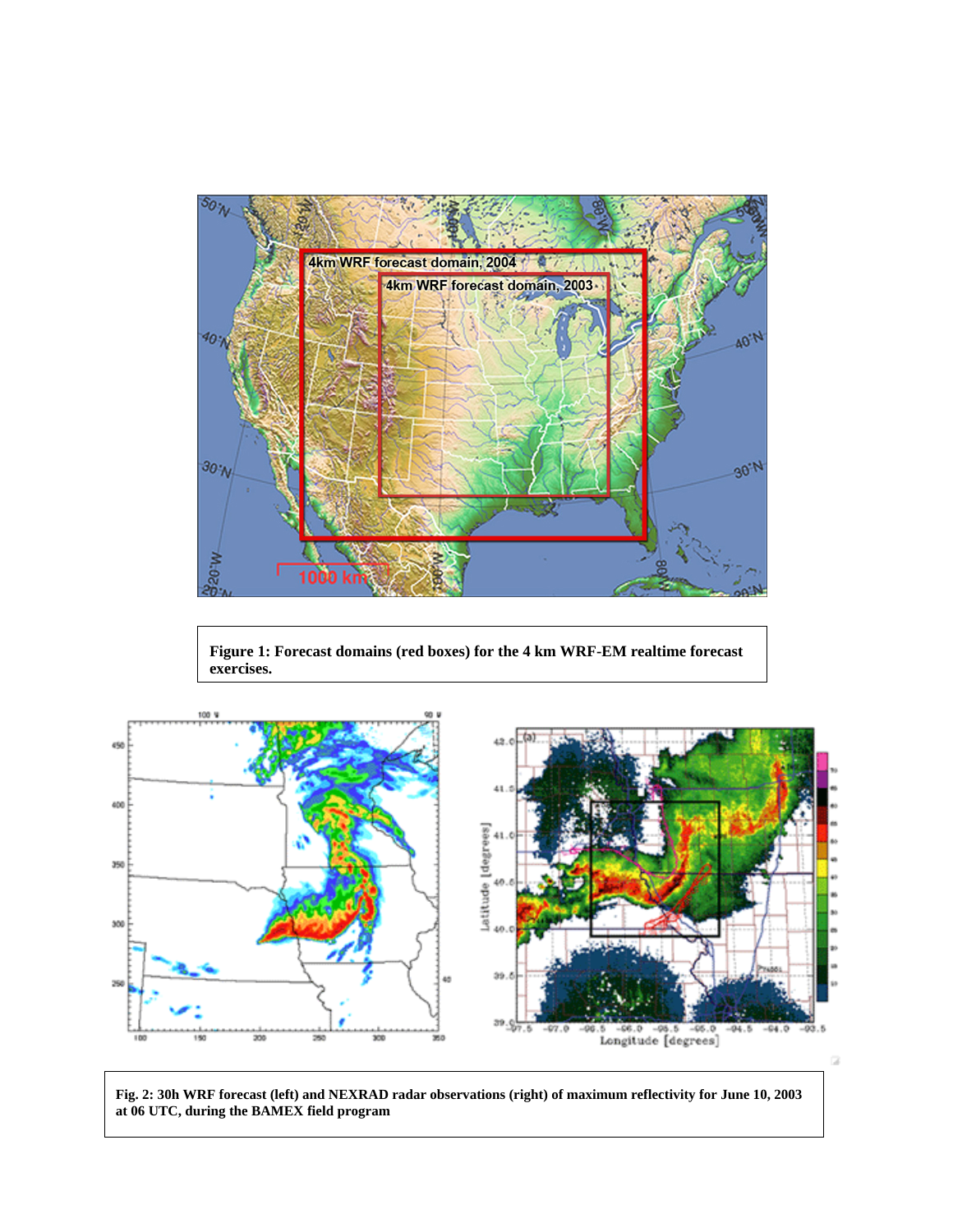

**Fig. 3: 23h WRF forecast (left) and NEXRAD radar composite (right) of the maximum reflectivity for May 30, 2003 at 23 UTC, during the BAMEX field program**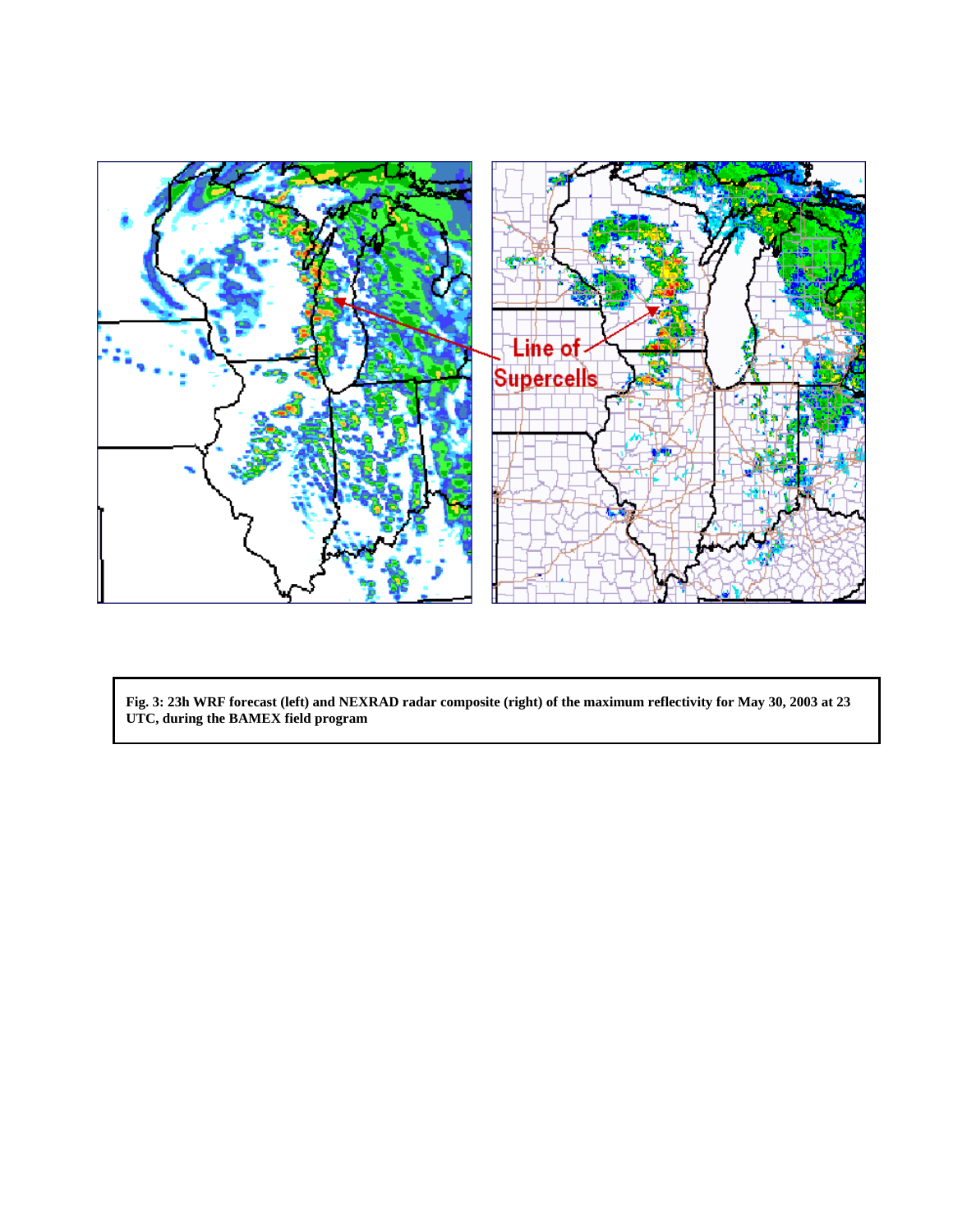

**Fig 4: Hovmoller diagrams of observed (left) and simulated (right) precipitation as derived from the 4 km WRF forecasts, averaged from 30 N to 48 N from 28 May through 18 June 2003 during the BAMEX experiment.**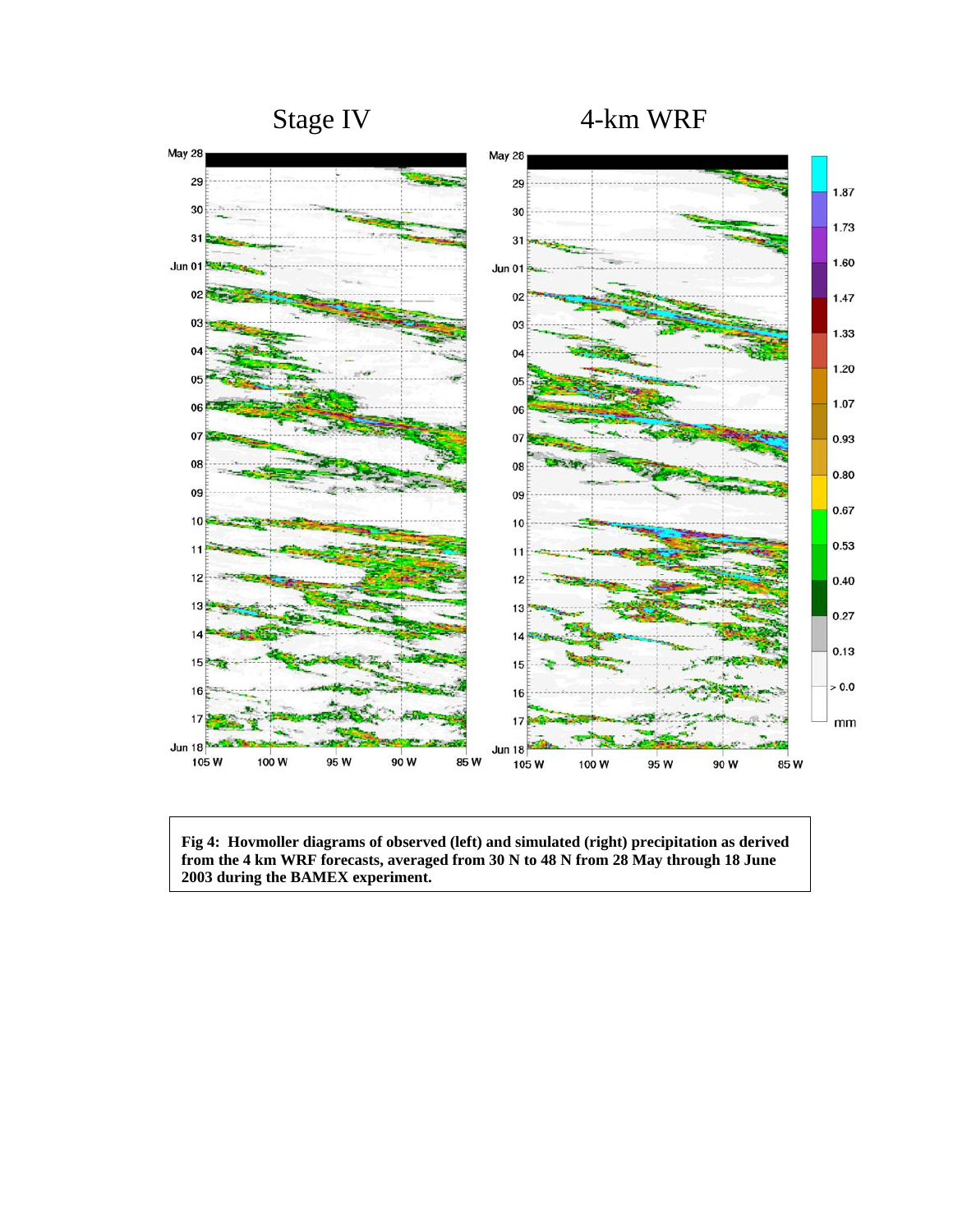

**Figure 5: 24 h precipitation totals as derived from the 4 km WRF forecast (left) and Stage IV and radar rain estimates (right), valid at 12 UTC, 10 June 2003.**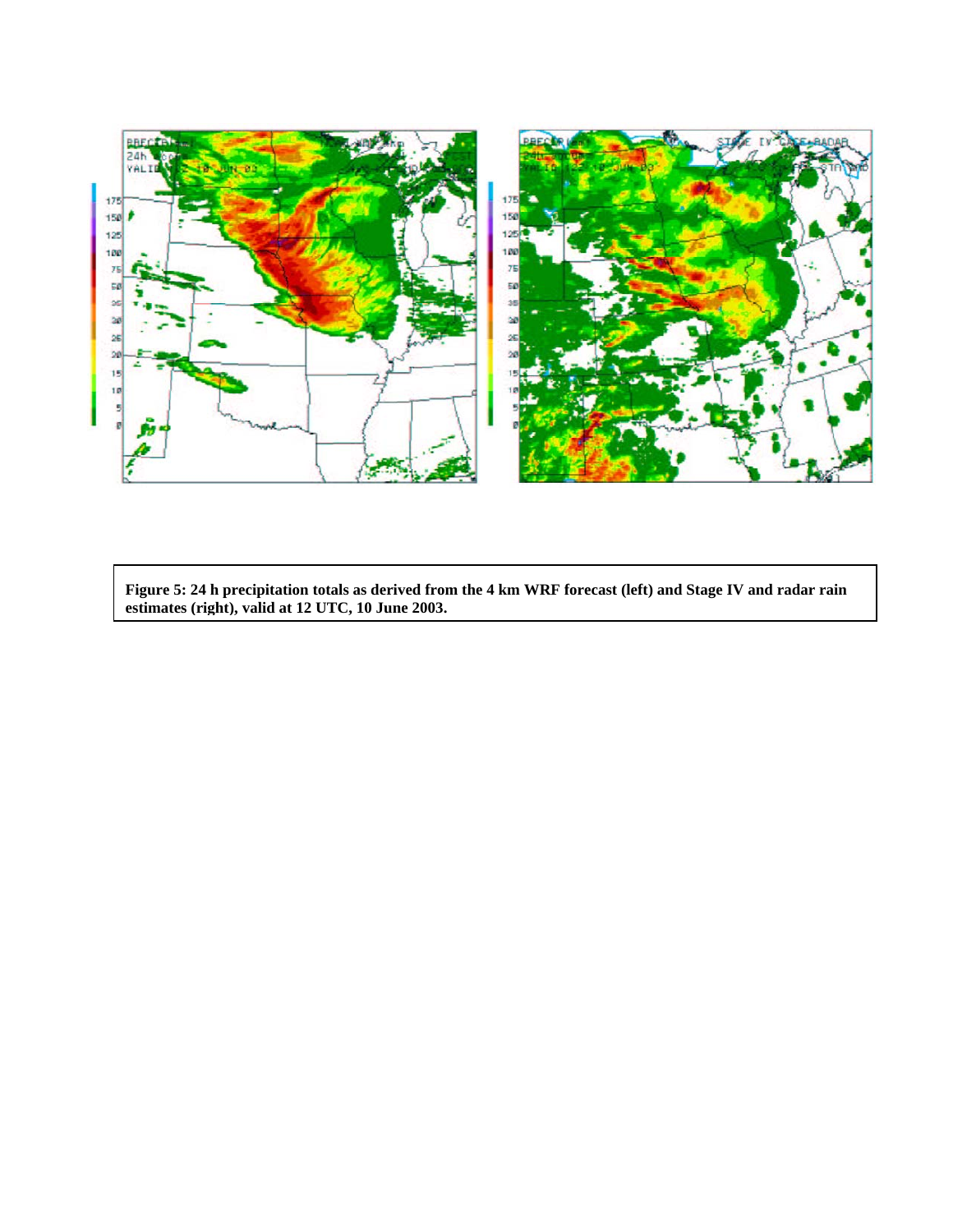# Observations 4 km WRF

Obs: 01 hour accumulations Threshold =  $0.02$  mm



Mdl: 01 hour accumulations Threshold =  $0.02$  mm



**Figure 6: Diurnally averaged Hovmoller diagrams of 1 hr precipitation totals , as derived from Stage 4 and radar estimates (left) and from the 4 km WRF simulations (right) during the BAMEX experiment.** 

Mdl: 01 hour accumulations Threshold =  $0.02$  mm



**Figure 7: Diurnally averaged Hovmoller diagrams of 1 hr precipitation totals , as derived from the 10 km WRF simulations during the BAMEX experiment.**